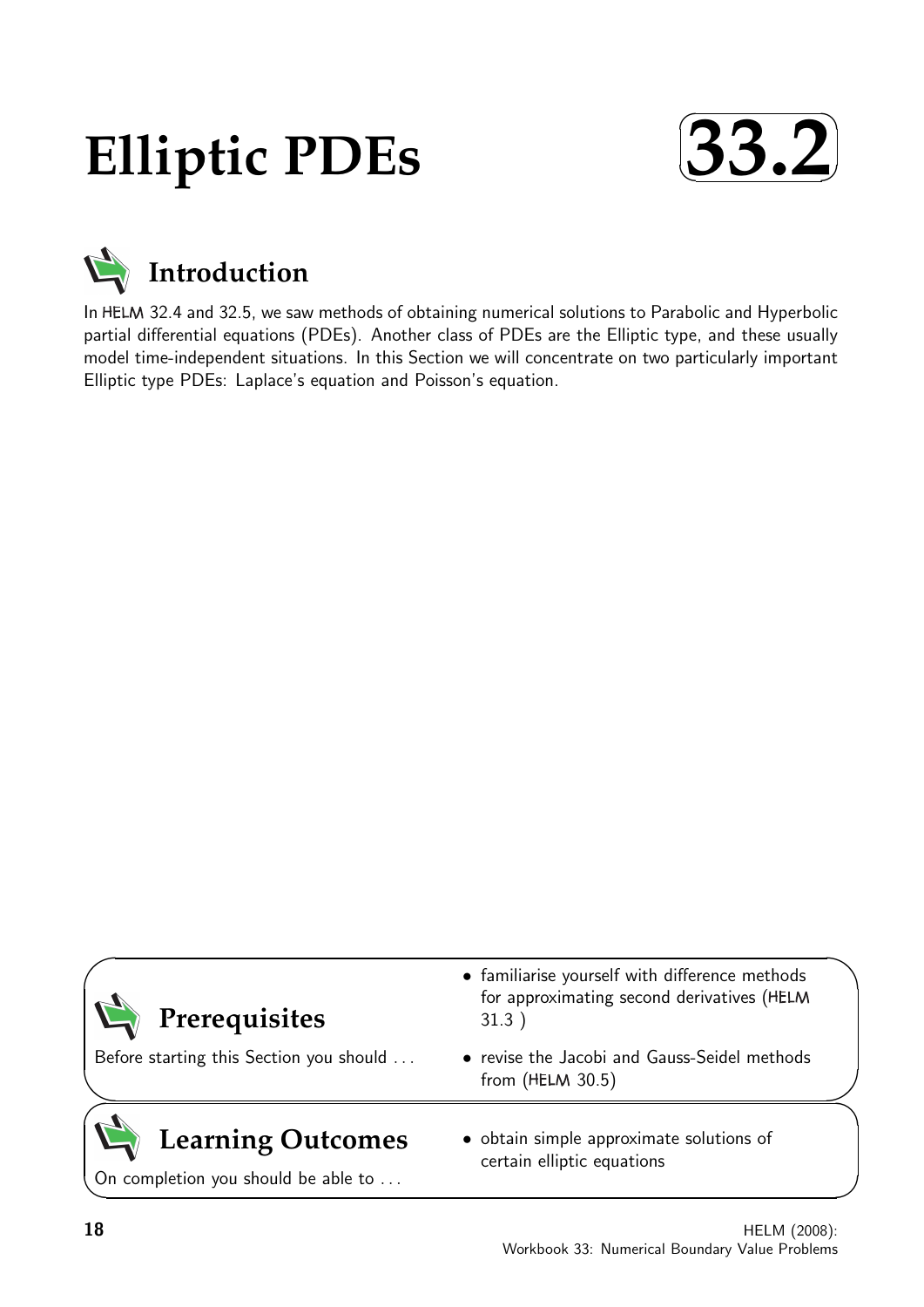

# **1. Elliptic equations**

Consider a region R (for example, a rectangle) in the  $xy$ -plane. We might pose the following boundary value problem

 $u_{xx} + u_{yy}$  =  $f(x,y)$  a given function, in  $R$ 

 $u = g$  a given function, on the boundary of  $R$ 

- if  $f = 0$  everywhere, then the PDE is called **Laplace's equation**
- if f is non-zero somewhere in R then the PDE is called **Poisson's equation**

Laplace's equation models a huge range of physical situations. It is used by coastal engineers to approximate the motion of the sea; it is used to model electric potential; it can give an approximation to heat distribution in certain steady state problems. The list goes on and on. The generalisation to Poisson's equation opens up further application areas, but for our purposes in this Section we will concentrate on how to solve the equation, rather than on how it is applied.

# **2. A five point stencil**

The approach we shall use is to approximate the two second derivatives using central differences. First we need some notation for our numerical solution, and we shall re-use some of the ideas seen in HELM 32.4 and HELM 32.5. We divide the x-axis up into subintervals of width  $\delta x$  and the y-axis into subintervals of width  $\delta y$ .

There is a simplification available to us now that was not possible in HELM 32. Here, the two independent variables (x and y) both measure distance (in HELM 32 we had x measuring distance and  $t$  measuring time) and there is no reason to suppose that one direction is more important than another, so we may choose the subintervals  $\delta x$  and  $\delta y$  to be equal.



In deriving numerical solutions to elliptic PDEs we use equal steps in the  $x$  and  $y$  directions. That is, we take

$$
\delta x = \delta y = h \quad \text{(say)}
$$

So the idea is to approximate the second derivatives in the familiar way:

$$
u_{xx} \approx \frac{u(x+h,y) - 2u(x,y) + u(x-h,y)}{h^2}, \qquad u_{yy} \approx \frac{u(x,y+h) - 2u(x,y) + u(x,y-h)}{h^2}
$$

We will write our numerical approximation as

$$
u_{i,j} \approx \underbrace{u(i \ h \ , \ j \ h)}_{\uparrow}
$$
\n
$$
\uparrow
$$
\nnumerical  
\napproximation  
\nevaluated at  $x = i \times h$ ,  $y = j \times h$ 

HELM (2008): Section 33.2: Elliptic PDEs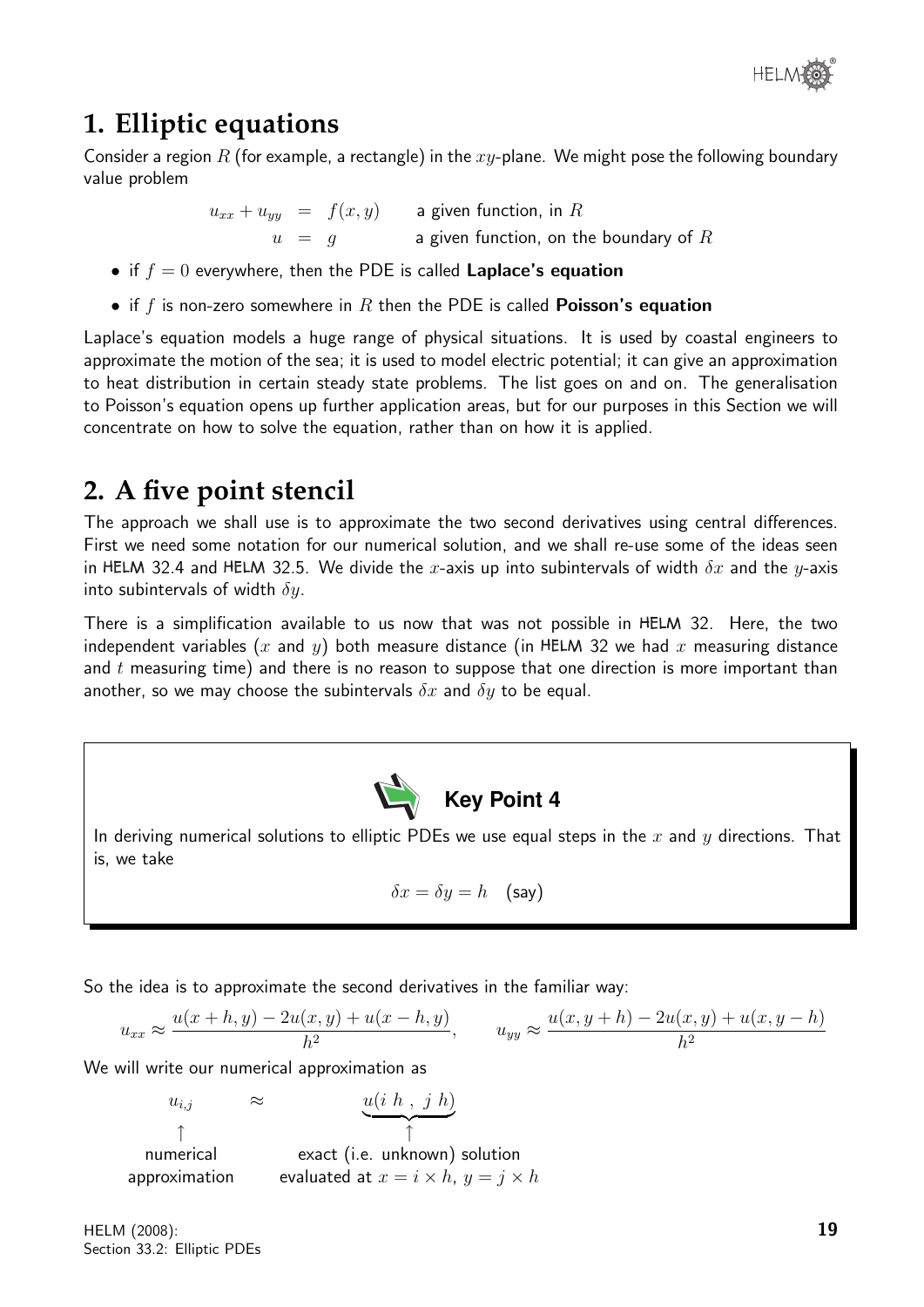

We use subscripts on  $u$  to relate to space variables. For Elliptic PDEs both of the independent variables measure distance and so we have two subscripts.



If there is no danger of ambiguity we may omit the comma from the subscript. That is,

 $u_{i,j}$  may be written  $u_{ij}$  and  $f_{i,j}$  may be written  $f_{ij}$ 

Given all of this preamble we can now write down a difference equation which approximates the partial differential equation:

$$
\underbrace{\underbrace{u_{i+1,j} - 2u_{i,j} + u_{i-1,j}}_{h^2}}_{\approx u_{xx}} + \underbrace{\underbrace{u_{i,j+1} - 2u_{i,j} + u_{i,j-1}}_{h^2}}_{\approx u_{yy}} = f_{i,j}
$$
\n
$$
\uparrow
$$
\n\n
$$
\uparrow
$$
\n\n
$$
\uparrow
$$
\n\n
$$
\uparrow
$$
\n\n
$$
\uparrow
$$
\n\n
$$
\uparrow
$$
\n\n
$$
\uparrow
$$
\n\n
$$
\uparrow
$$
\n\n
$$
\uparrow
$$
\n\n
$$
\uparrow
$$
\n\n
$$
\uparrow
$$
\n\n
$$
\uparrow
$$
\n\n
$$
\uparrow
$$
\n\n
$$
\uparrow
$$
\n\n
$$
\uparrow
$$
\n\n
$$
\uparrow
$$
\n\n
$$
\uparrow
$$
\n\n
$$
\uparrow
$$
\n\n
$$
\uparrow
$$
\n\n
$$
\uparrow
$$
\n\n
$$
\uparrow
$$
\n\n
$$
\uparrow
$$
\n\n
$$
\uparrow
$$
\n\n
$$
\uparrow
$$
\n\n
$$
\uparrow
$$
\n\n
$$
\uparrow
$$
\n\n
$$
\uparrow
$$
\n\n
$$
\uparrow
$$
\n\n
$$
\uparrow
$$
\n\n
$$
\uparrow
$$
\n\n
$$
\uparrow
$$
\n\n
$$
\uparrow
$$
\n\n
$$
\uparrow
$$
\n\n
$$
\uparrow
$$
\n\n
$$
\uparrow
$$
\n\n
$$
\uparrow
$$
\n\n
$$
\uparrow
$$
\n\n
$$
\uparrow
$$
\n\n
$$
\uparrow
$$
\n\n
$$
\uparrow
$$
\n\n
$$
\uparrow
$$
\n\n
$$
\uparrow
$$
\n\n
$$
\uparrow
$$
\n\n
$$
\uparrow
$$
\n\n
$$
\uparrow
$$
\n\n
$$
\uparrow
$$
\n\n
$$
\uparrow
$$
\n\n
$$
\uparrow
$$
\n\n
$$
\uparrow
$$
\n\n
$$
\uparrow
$$
\n\n
$$
\uparrow
$$
\n\n $$ 

Rearranging this gives

 $-4u_{i,j} + u_{i+1,j} + u_{i-1,j} + u_{i,j+1} + u_{i,j-1} = h^2 f_{i,j}$ 

This equation defines a five-point stencil approximating the PDE. The following diagram shows the stencil.



The idea in an implementation of this stencil is to centre the cross-shape on each  $i, j$  node where we want to find  $u$ . This guarantees that we will end up with the same number of equations as unknowns. An example of this approach will follow shortly, but first we note other ways of writing down the five-point stencil.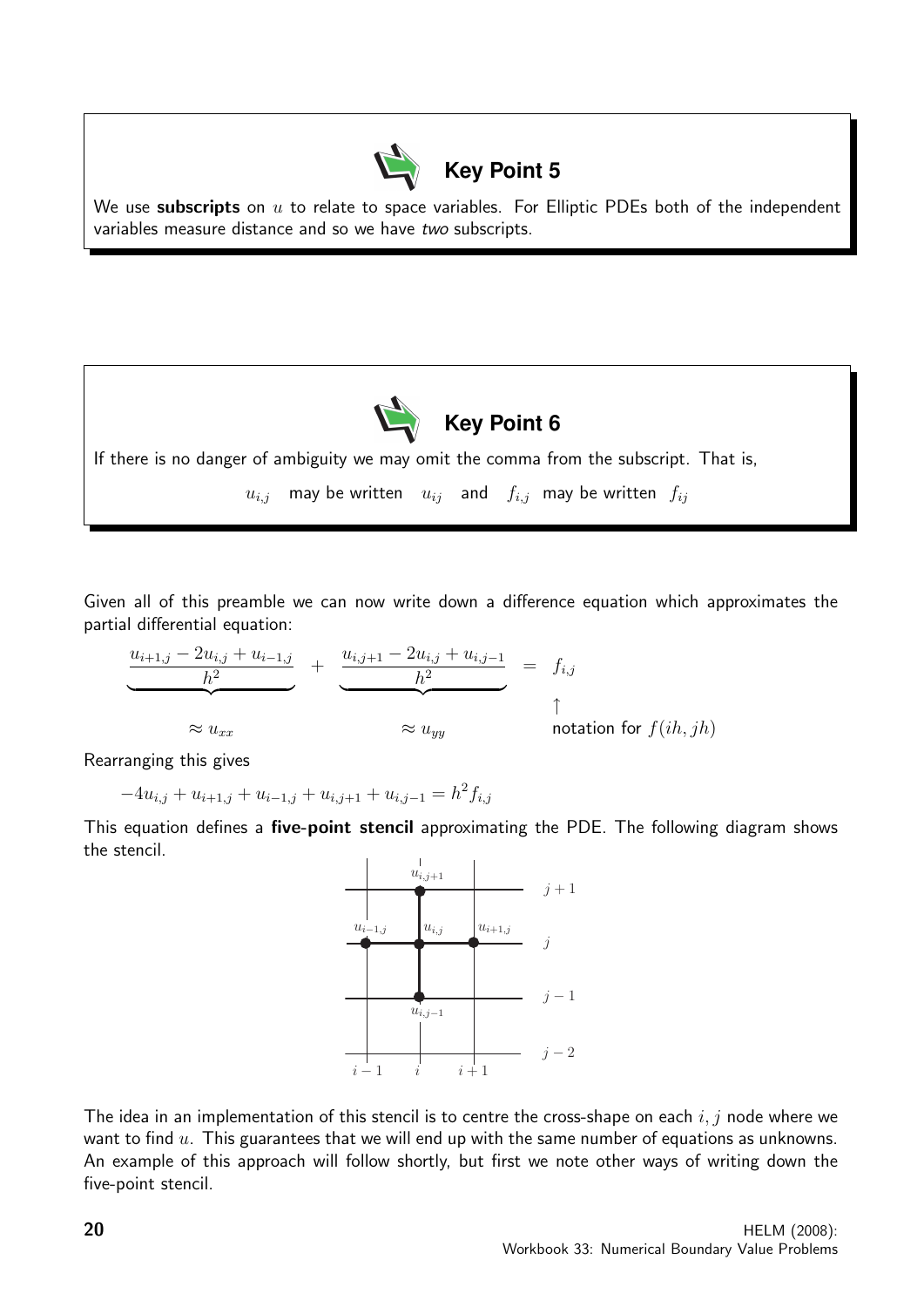

As the diagram above shows, the stencil involves a centre point and four additional points each corresponding to one of the points of the compass. It is this observation which has led to a simplified version of the mathematical expression and the diagram. The symbolic stencil can be written

$$
-4u_0 + u_E + u_W + u_N + u_S = h^2 f_0,
$$

where a subscript 0 corresponds to the centre of the stencil and other subscripts correspond to compass points (North, South, East, West) in the obvious way. The diagram becomes



and we reinterpret the local " $0, N, S, E, W$ " positions each time we move the stencil on the global grid.

Another way of writing the stencil is as follows:



This latest version has the advantage of showing the values of the coefficients used in approximating  $u_{xx} + u_{yy}$ .

We summarise in Key Point 7 the main idea using the notation established above.



The five-point stencil used to approximate the partial differential equation

$$
u_{xx} + u_{yy} = f(x, y)
$$

gives rise to the difference equation

 $-4u_0 + u_E + u_W + u_N + u_S = h^2 f_0$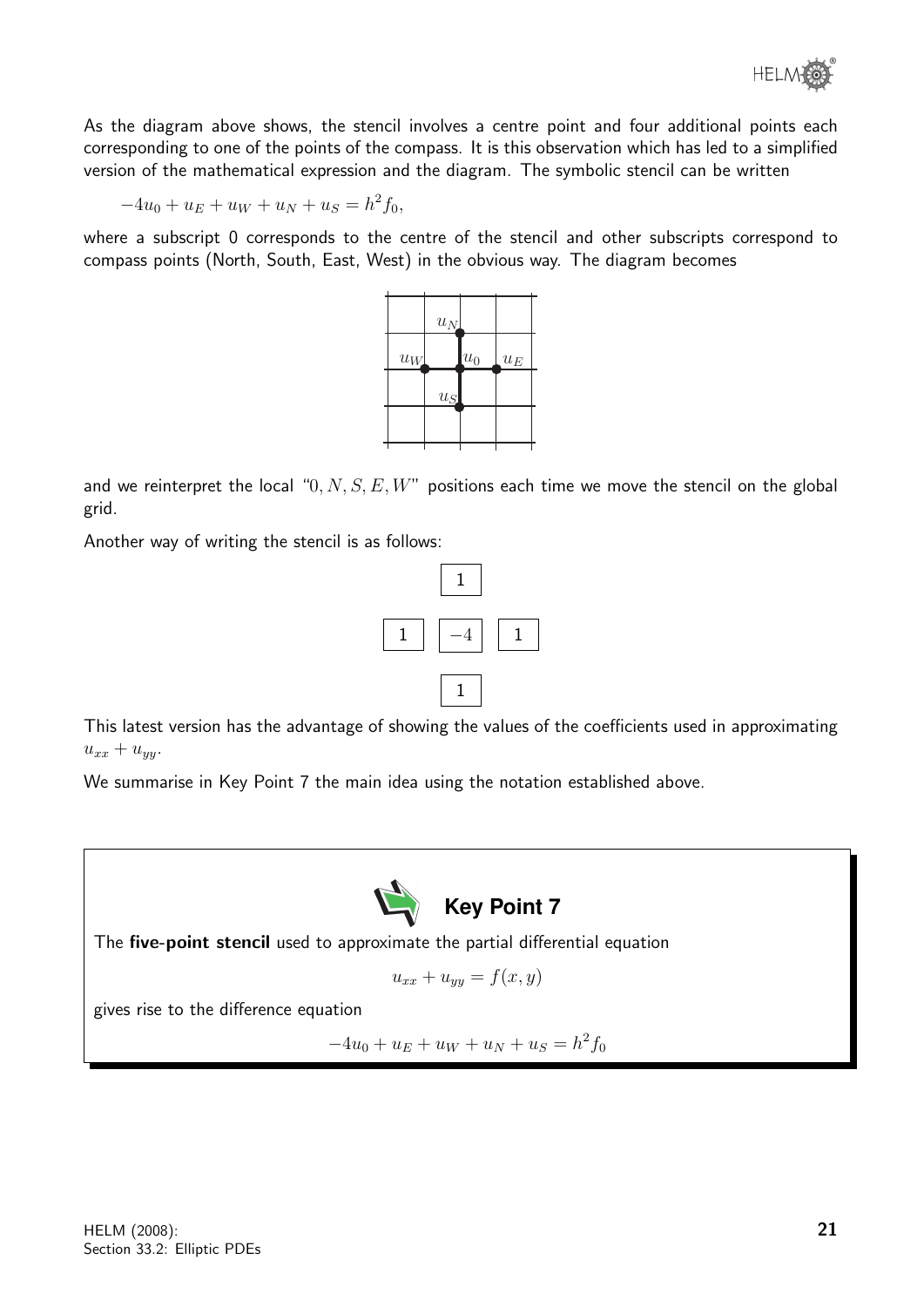

 $u_{xx} + u_{yy} = 0$  in the square  $0 < x < 1$ ,  $0 < y < 1$  $u=x^2$ on the boundary.

Use  $h=\frac{1}{3}$  $\frac{1}{3}$  and formulate a system of simultaneous equations for the 4 unknowns.

#### Solution

In the diagram on the right we see a schematic of the square in the  $xy$  plane. The numbers correspond to boundary data where the numerical grid intersects that boundary. The (as yet unknown) numerical approximations are shown in the positions where they approximate  $u(x, y)$ .

| 0                | $\mathbf 1$<br>$\overline{9}$ | $\frac{4}{9}$ |               |                     |
|------------------|-------------------------------|---------------|---------------|---------------------|
| $\boldsymbol{0}$ | $u_{12}$                      | $u_{22}$      | $\frac{2}{3}$ |                     |
| $\boldsymbol{0}$ | $u_{11}$                      | $u_{21}$      | $\frac{1}{3}$ |                     |
| 0                | 0                             | 0             | 0             | $\mathcal{X}% _{0}$ |

The numerical stencil in this case is  $-4u_0 + u_E + u_W + u_N + u_S = 0$  and we centre this at each of the places where  $u$  is sought. There are four such places in this example:

 $y \uparrow$ 

| bottom left:  | $-4u_{11} + u_{21} + 0 + u_{12}$                                   |      |      |       | $+$ | $\overline{0}$ | $=$ 0 |  |
|---------------|--------------------------------------------------------------------|------|------|-------|-----|----------------|-------|--|
| bottom right: | $-4u_{21} + \frac{1}{3} + u_{11} + u_{22}$                         |      |      |       |     | $+ 0$          | $= 0$ |  |
| top left:     | $-4u_{12} + u_{22} + 0 + \frac{1}{9} + u_{11}$                     |      |      |       |     |                | $= 0$ |  |
| top right:    | $-4u_{22} + \frac{2}{3} + u_{12} + \frac{4}{9} + u_{21}$<br>Centre | East | West | North |     | South          | $= 0$ |  |

This is a system of equations in the four unknowns which may be written

$$
\begin{pmatrix}\n-4 & 1 & 1 & 0 \\
1 & -4 & 0 & 1 \\
1 & 0 & -4 & 1 \\
0 & 1 & 1 & -4\n\end{pmatrix}\n\begin{pmatrix}\nu_{11} \\
u_{21} \\
u_{12} \\
u_{22}\n\end{pmatrix} = -\n\begin{pmatrix}\n0 \\
\frac{1}{3} \\
\frac{1}{9} \\
\frac{10}{9}\n\end{pmatrix}
$$

It is now a (simple, in theory) matter of solving the system to obtain the numerical approximation to u.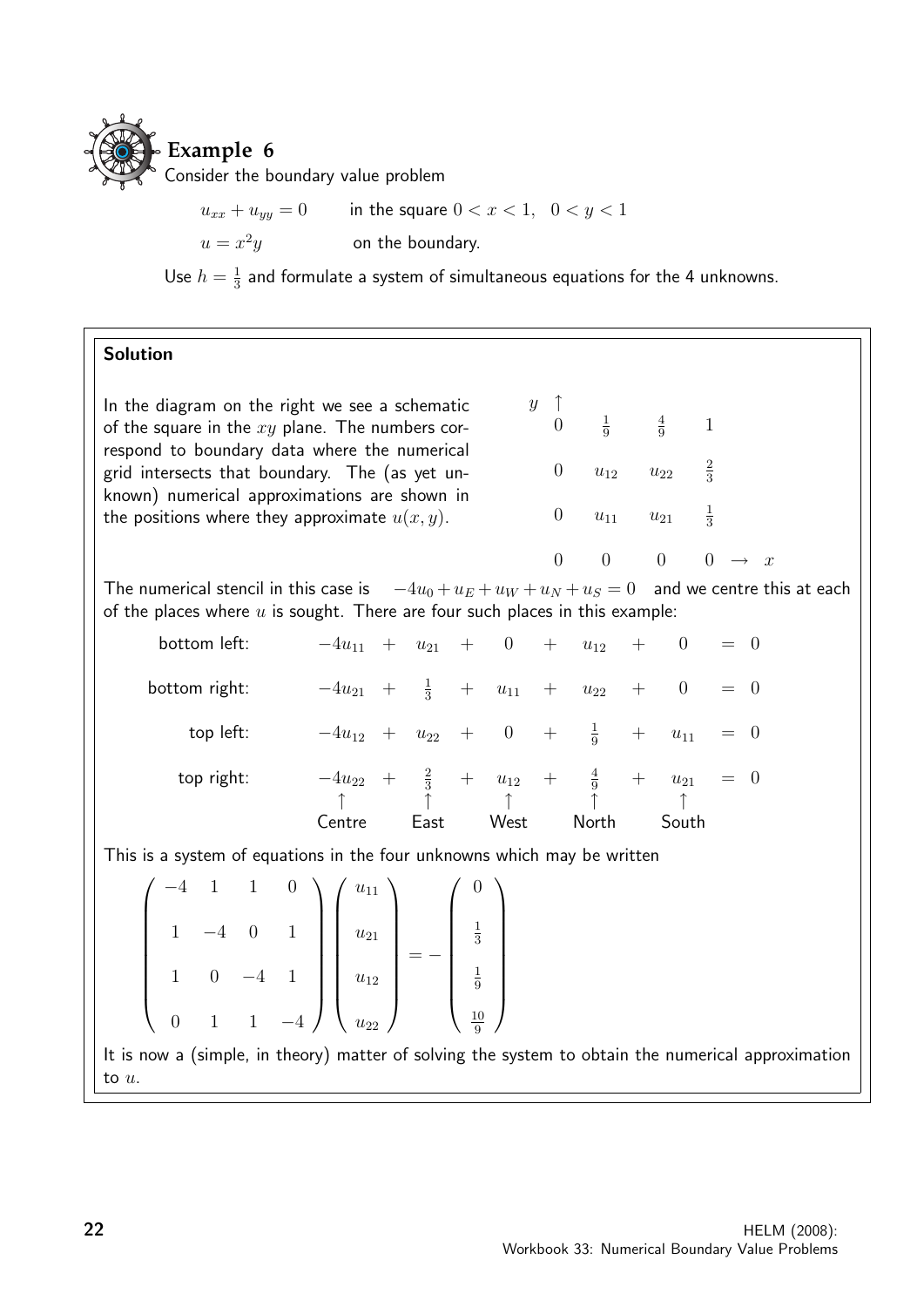It turns out that the solution to the system of equations is  $u_{11} = \frac{1}{12}$ ,  $u_{21} = \frac{7}{36}$ ,  $u_{12} = \frac{5}{36}$  and  $u_{22}=\frac{13}{36}.$  These values are, to four decimal places, 0.0833, 0.1944, 0.1389 and 0.3611, respectively. We will say more later about how to solve the system of equations, but first there is a Task to help consolidate what we have covered so far.



Consider the boundary value problem

 $u_{xx} + u_{yy} = -2$  in the square  $0 < x < 1, 0 < y < 1$  $u = xy$  on the boundary.

Use  $h=\frac{1}{3}$  $\frac{1}{3}$  and hence formulate a system of simultaneous equations for the four unknowns.

#### Your solution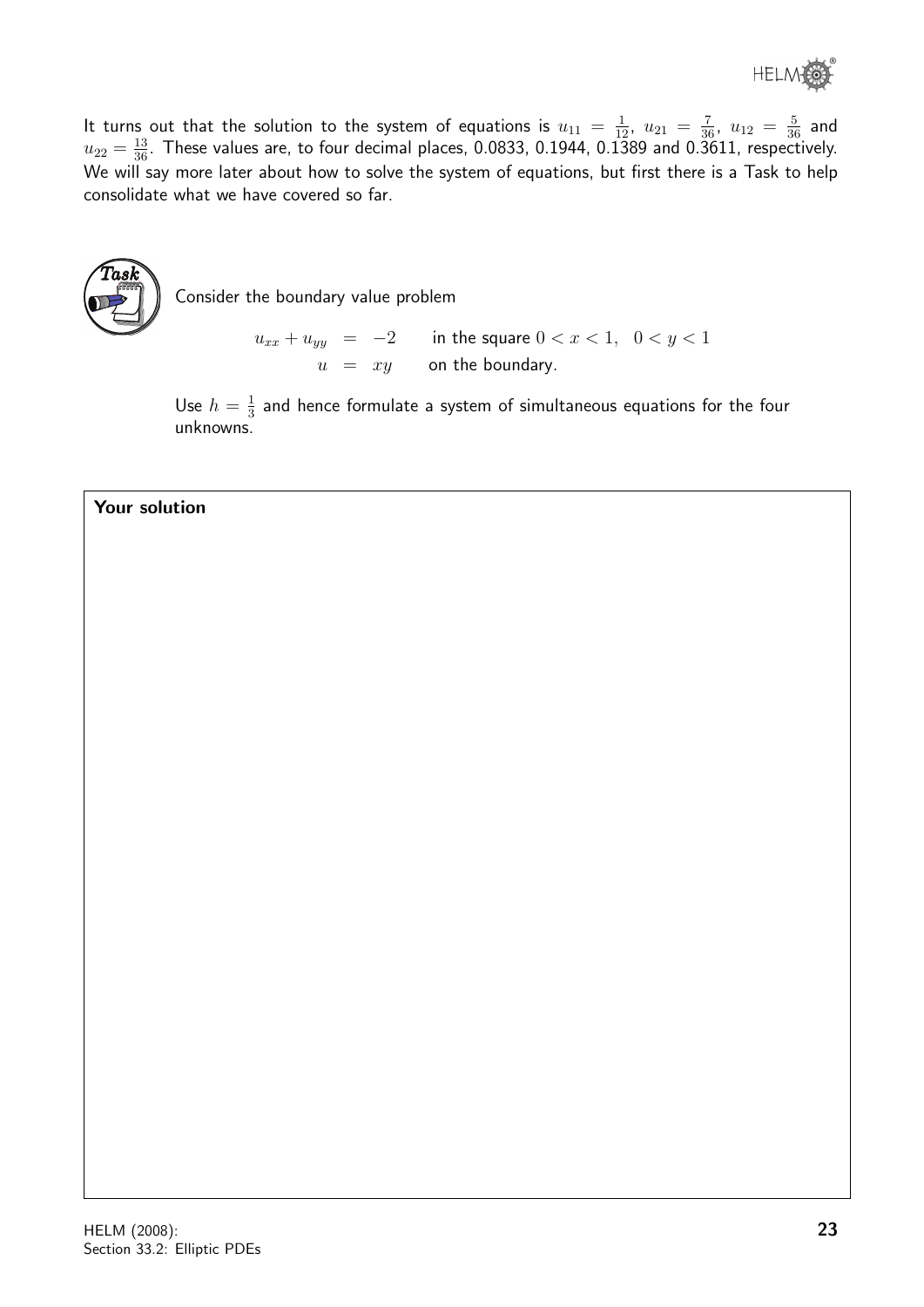Answer

In the diagram on the right we see a schematic of the square in the  $xy$  plane. The numbers correspond to boundary data where the numerical grid intersects that boundary. The (as yet unknown) numerical approximations are shown in the positions where they approximate  $u(x, y)$ .

 $y \uparrow$  $0 \frac{1}{3}$ 3 2  $rac{2}{3}$  1 0  $u_{12}$   $u_{22}$   $\frac{2}{3}$ 3 0  $u_{11}$   $u_{21}$   $\frac{1}{3}$ 3  $0 \t 0 \t 0 \t \to x$ 

The numerical stencil in this case is

 $-4u_0 + u_E + u_W + u_N + u_S = h^2 f_0 = \left(\frac{1}{3}\right)$  $\binom{2}{2} \times (-2) = -\frac{2}{2}$ 9

and we centre this at each of the places where  $u$  is sought. In this Example there are four such places:

| bottom left:  | $-4u_{11}$ + |     | $u_{21}$      | $+$              | $\overline{0}$ | $+$    | $u_{12}$      | $+$    | $\overline{0}$ |  |
|---------------|--------------|-----|---------------|------------------|----------------|--------|---------------|--------|----------------|--|
| bottom right: | $-4u_{21}$   | $+$ | $\frac{1}{3}$ | $^{+}$           | $u_{11}$       | $^{+}$ | $u_{22}$      | $^{+}$ | $\theta$       |  |
| top left:     | $-4u_{12}$   | $+$ | $u_{22}$      | $+$              | $\overline{0}$ | $+$    | $\frac{1}{3}$ | $+$    | $u_{11}$       |  |
| top right:    | $-4u_{22}$   | $+$ | $\frac{2}{3}$ | $\boldsymbol{+}$ | $u_{12}$       | $+$    | $\frac{2}{3}$ | $^{+}$ | $u_{21}$       |  |
|               | Centre       |     | East          |                  | West           |        | North         |        | South          |  |

This is a system of equations in the four unknowns and it may be written

| $1 \quad 1 \quad 0$                                                                                                                                                                                | $\big\backslash$ $\big\{ u_{11} \big\}$ | $rac{2}{9}$                            |
|----------------------------------------------------------------------------------------------------------------------------------------------------------------------------------------------------|-----------------------------------------|----------------------------------------|
|                                                                                                                                                                                                    |                                         | $rac{5}{9}$                            |
| $\left[\begin{array}{rrrr} 1 & 1 & 1 & 0 \\ 1 & -4 & 0 & 1 \\ 1 & 0 & -4 & 1 \\ 0 & 1 & 1 & 4 \end{array}\right] \left[\begin{array}{c} u_{11} \\ u_{21} \\ u_{12} \\ u_{12} \end{array}\right] =$ |                                         | $\begin{pmatrix} 5 \\ 9 \end{pmatrix}$ |
| $\begin{array}{c} 1 & 1 \\ 0 & 1 \end{array}$<br>$-4$                                                                                                                                              | $\sqrt{u_{22}}$                         | $rac{14}{9}$                           |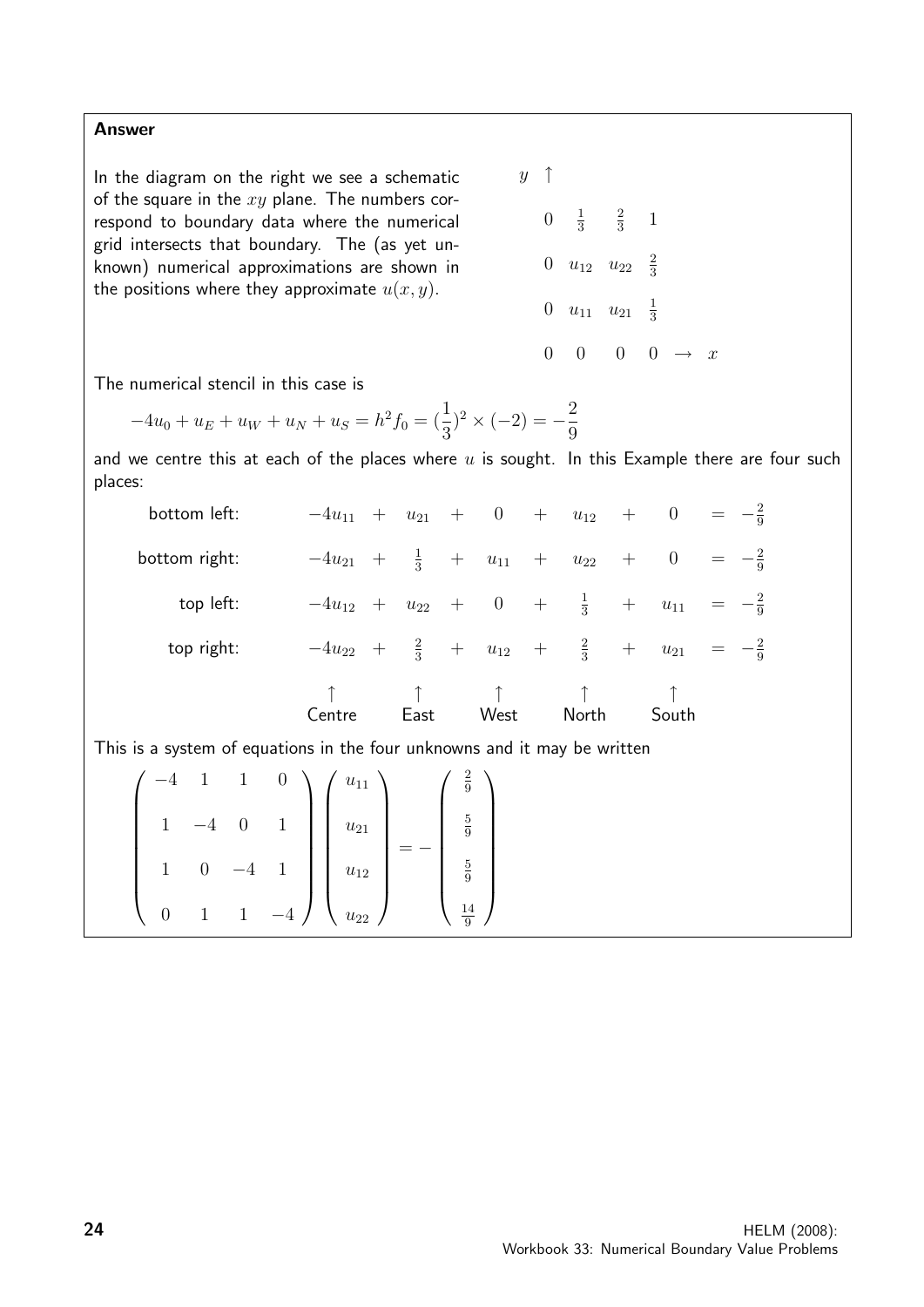

# **3. Systems of equations**

In order to obtain accurate results over a large number of interior points, we need to decrease  $h$ compared to the values used in the Examples above.

The diagram below shows a case where 5 steps are used in each direction on a square domain. It follows that there will be  $4 \times 4 = 16$  unknowns. Positioning the stencil over each xy position where u is unknown will give the right number of equations, and the order we take the 16 points is indicated by the arrows on the diagram.



It follows that there will be a system of equations involving

| $-4$             | $\mathbf{1}$     | $\boldsymbol{0}$ | $\boldsymbol{0}$ | $\,1\,$          | $\boldsymbol{0}$ | $\boldsymbol{0}$ | $\boldsymbol{0}$ | $\boldsymbol{0}$ | $\boldsymbol{0}$ | $\boldsymbol{0}$ | $\mathbf{0}$     | $\boldsymbol{0}$ | $\boldsymbol{0}$ | $\boldsymbol{0}$ | $\overline{0}$ | $u_{11}$              |  |
|------------------|------------------|------------------|------------------|------------------|------------------|------------------|------------------|------------------|------------------|------------------|------------------|------------------|------------------|------------------|----------------|-----------------------|--|
| $\,1$            | $-4$             | $\mathbf{1}$     | $\boldsymbol{0}$ | $\boldsymbol{0}$ | $\mathbf{1}$     | $\mathbf{0}$     | $\mathbf{0}$     | $\boldsymbol{0}$ | $\mathbf{0}$     | $\theta$         | $\mathbf{0}$     | $\mathbf{0}$     | $\boldsymbol{0}$ | $\boldsymbol{0}$ | $\mathbf{0}$   | $u_{21}$              |  |
| $\mathbf{0}$     | $\mathbf{1}$     | $-4$             | $1\,$            | $\boldsymbol{0}$ | $\boldsymbol{0}$ | $\mathbf{1}$     | $\boldsymbol{0}$ | $\boldsymbol{0}$ | $\mathbf{0}$     | $\mathbf{0}$     | $\mathbf{0}$     | $\boldsymbol{0}$ | $\boldsymbol{0}$ | $\boldsymbol{0}$ | $\mathbf{0}$   | $u_{31}$              |  |
| $\mathbf{0}$     | $\mathbf{0}$     | $\mathbf{1}$     | $-4$             | $\,1\,$          | 0                | $\mathbf{0}$     | $\mathbf{1}$     | $\overline{0}$   | $\mathbf{0}$     | $\mathbf{0}$     | $\mathbf{0}$     | $\mathbf{0}$     | $\boldsymbol{0}$ | $\boldsymbol{0}$ | $\overline{0}$ | $u_{41}$              |  |
| $\mathbf{1}$     | $\overline{0}$   | $\mathbf{0}$     | $\mathbf{1}$     | $-4$             | $\mathbf{1}$     | $\boldsymbol{0}$ | $\boldsymbol{0}$ | $\,1\,$          | $\overline{0}$   | $\boldsymbol{0}$ | $\mathbf{0}$     | $\boldsymbol{0}$ | $\boldsymbol{0}$ | $\boldsymbol{0}$ | $\overline{0}$ | $u_{12}$              |  |
| $\boldsymbol{0}$ | $\mathbf{1}$     | $\boldsymbol{0}$ | $\boldsymbol{0}$ | $\mathbf{1}$     | $-4$             | $\mathbf{1}$     | $\boldsymbol{0}$ | $\boldsymbol{0}$ | $\,1\,$          | $\boldsymbol{0}$ | $\boldsymbol{0}$ | $\boldsymbol{0}$ | $\boldsymbol{0}$ | $\boldsymbol{0}$ | $\mathbf{0}$   | $u_{22}$              |  |
| $\mathbf{0}$     | $\boldsymbol{0}$ | $\mathbf{1}$     | $\boldsymbol{0}$ | $\boldsymbol{0}$ | $\mathbf{1}$     | $-4$             | $\mathbf{1}$     | $\overline{0}$   | $\mathbf{0}$     | $\mathbf{1}$     | $\mathbf{0}$     | $\mathbf{0}$     | $\boldsymbol{0}$ | $\boldsymbol{0}$ | $\mathbf{0}$   | $u_{32}$              |  |
| $\mathbf{0}$     | $\boldsymbol{0}$ | $\boldsymbol{0}$ | $1\,$            | $\boldsymbol{0}$ | $\overline{0}$   | $\mathbf{1}$     | $-4$             | $\,1\,$          | $\overline{0}$   | $\overline{0}$   | $\,1$            | $\boldsymbol{0}$ | $\overline{0}$   | $\boldsymbol{0}$ | $\mathbf{0}$   | $u_{42}$              |  |
| $\boldsymbol{0}$ | $\boldsymbol{0}$ | $\boldsymbol{0}$ | $\boldsymbol{0}$ | $\,1\,$          | $\boldsymbol{0}$ | $\boldsymbol{0}$ | $\,1$            | $-4$             | $\,1$            | $\boldsymbol{0}$ | $\boldsymbol{0}$ | $\,1\,$          | $\boldsymbol{0}$ | $\boldsymbol{0}$ | $\mathbf{0}$   | $u_{13}$              |  |
| $\boldsymbol{0}$ | $\boldsymbol{0}$ | $\mathbf{0}$     | $\boldsymbol{0}$ | $\boldsymbol{0}$ | $\mathbf{1}$     | $\boldsymbol{0}$ | $\boldsymbol{0}$ | $\,1$            | $-4$             | $\mathbf{1}$     | $\mathbf{0}$     | $\boldsymbol{0}$ | $\,1$            | $\boldsymbol{0}$ | $\overline{0}$ | $u_{23}$              |  |
| $\mathbf{0}$     | $\boldsymbol{0}$ | $\mathbf{0}$     | $\boldsymbol{0}$ | $\boldsymbol{0}$ | $\boldsymbol{0}$ | $\mathbf{1}$     | $\boldsymbol{0}$ | $\boldsymbol{0}$ | $\mathbf{1}$     | $-4$             | $\,1$            | $\boldsymbol{0}$ | $\boldsymbol{0}$ | $\mathbf{1}$     | $\mathbf{0}$   | $\boldsymbol{u_{33}}$ |  |
| $\overline{0}$   | $\overline{0}$   | $\mathbf{0}$     | $\boldsymbol{0}$ | $\boldsymbol{0}$ | $\boldsymbol{0}$ | $\boldsymbol{0}$ | $\mathbf{1}$     | $\boldsymbol{0}$ | $\boldsymbol{0}$ | $\mathbf{1}$     | $-4$             | $\mathbf{1}$     | $\boldsymbol{0}$ | $\boldsymbol{0}$ | $\mathbf{1}$   | $u_{43}$              |  |
| $\mathbf{0}$     | $\boldsymbol{0}$ | $\mathbf{0}$     | $\boldsymbol{0}$ | $\boldsymbol{0}$ | $\boldsymbol{0}$ | $\mathbf{0}$     | $\boldsymbol{0}$ | $\,1\,$          | $\mathbf{0}$     | $\boldsymbol{0}$ | $\mathbf{1}$     | $-4$             | $\,1\,$          | $\boldsymbol{0}$ | $\overline{0}$ | $u_{14}$              |  |
| $\mathbf{0}$     | $\boldsymbol{0}$ | $\mathbf{0}$     | $\boldsymbol{0}$ | $\boldsymbol{0}$ | $\boldsymbol{0}$ | $\boldsymbol{0}$ | $\boldsymbol{0}$ | $\boldsymbol{0}$ | $\,1$            | $\mathbf{0}$     | $\boldsymbol{0}$ | 1                | $-4$             | $\,1$            | $\mathbf{0}$   | $u_{24}$              |  |
| $\overline{0}$   | $\theta$         | $\overline{0}$   | $\mathbf{0}$     | $\boldsymbol{0}$ | $\boldsymbol{0}$ | $\mathbf{0}$     | $\mathbf{0}$     | $\boldsymbol{0}$ | $\mathbf{0}$     | $\mathbf{1}$     | $\boldsymbol{0}$ | $\overline{0}$   | $\mathbf{1}$     | $-4$             | $\mathbf{1}$   | $u_{34}$              |  |
| $\boldsymbol{0}$ | $\boldsymbol{0}$ | $\boldsymbol{0}$ | $\boldsymbol{0}$ | $\boldsymbol{0}$ | $\boldsymbol{0}$ | $\boldsymbol{0}$ | $\boldsymbol{0}$ | $\boldsymbol{0}$ | $\overline{0}$   | $\boldsymbol{0}$ | $\,1$            | $\boldsymbol{0}$ | $\boldsymbol{0}$ | $\mathbf{1}$     | $-4$           | $u_{44}$              |  |

with a right-hand side that depends on the function  $f$  and the boundary conditions.

There is a great deal of structure in this matrix. Most of the elements are zero. Apart from that there are five non-zero diagonal bands (from top-left to bottom-right), each corresponding to a component of the five-point stencil. The main diagonal is made up of repetitions of  $-4$ , the coefficient from the centre of the 5-point stencil. Immediately above and below the main diagonal are terms that come from the easterly and westerly extremes of the stencil, respectively. Separated from the tridiagonal band are two outlying lines of 1s. The uppermost sequence of 1s is due to the northerly point on the stencil and the lowermost is a consequence of the southerly point.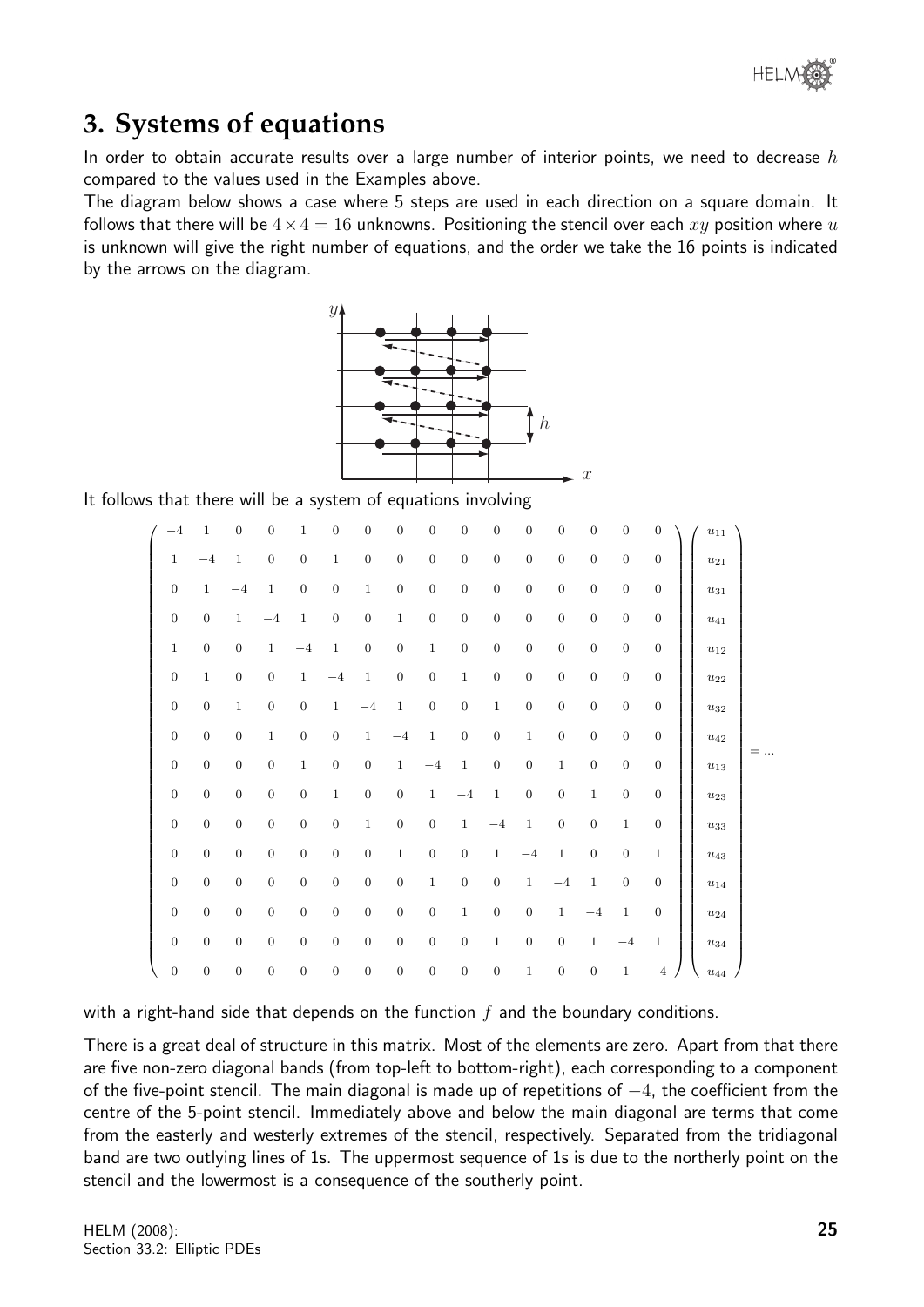It is worth noting that much of this structure failed to emerge in the numerical examples considered earlier. This was because the mesh was so coarse (that is,  $h$  was so large) that the stencil was always in touch with the boundary. It is more usual that most placings of the stencil will produce an equation involving five unknowns.

In general, then, an implementation of the five-point stencil will ultimately involve having to solve a potentially large number of simultaneous equations. We have seen in HELM 30 methods for dealing with systems of equations, for example we saw the Jacobi and Gauss-Seidel iterative methods. It is possible, in the present application, to implement these methods directly via the numerical stencil. The next subsection describes how this may be achieved.

# **4. Iterative methods**

An implementation of the five-point stencil

$$
-4u_0 + u_E + u_W + u_S + u_N = h^2 f_0
$$

leads to a system of simultaneous equations in the unknowns. This system of equations can be dealt with using methods seen in HELM 30, but here we show ways in which systematic iterative methods can be derived directly from the numerical stencil.

The general approach is as follows:

- 1. Start with an initial guess for the unknowns. Call this initial guess  $u_{i,j}^0$ .
- 2. Use some means to improve the guess. Call the improvement  $u^1_{i,j}.$
- 3. And so on. In general we derive a new set of approximations  $u^{n+1}_{i,j}$  in terms of the previous approximations  $u_{i,j}^n$ .

## **Jacobi iteration**

The approach we adopt here is to update the approximation at the centre of the stencil using the four old values around the edge of the stencil. That is

$$
-4u_0^{n+1} + u_E^n + u_W^n + u_S^n + u_N^n = h^2 f_0
$$

rearranging this gives

$$
u_0^{n+1} = \frac{1}{4} \left( u_E^n + u_W^n + u_S^n + u_N^n - h^2 f_0 \right)
$$

The following Example uses the same data (rounded to four decimal places here) as in Example 6.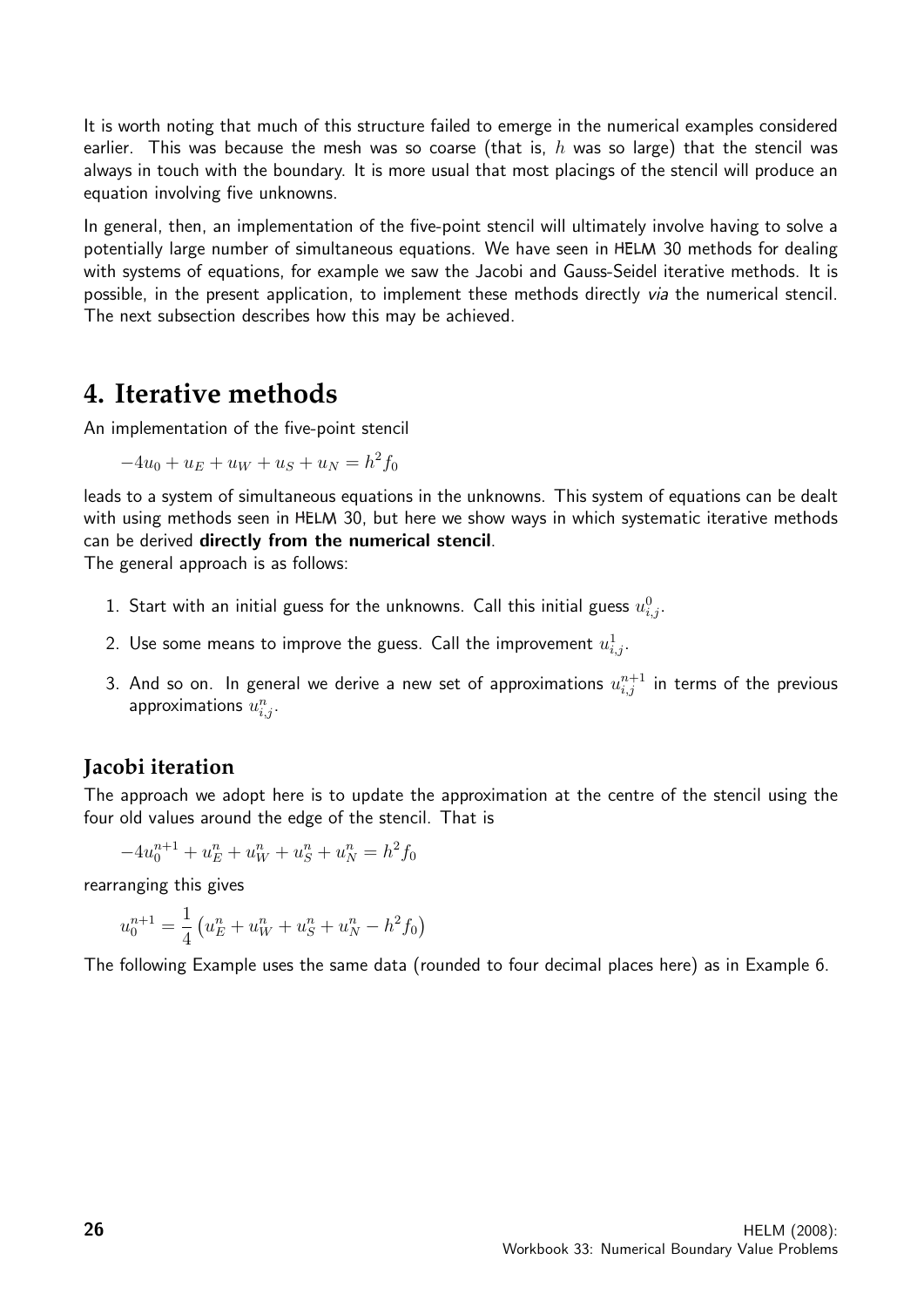

 $u_{xx} + u_{yy} = 0$ 

in the square region  $0 < x, y < 1$  with  $u = x^2y$  on the boundary. Assuming a mesh size of  $h = \frac{1}{3}$  $\frac{1}{3}$  use the Jacobi iteration, with starting values  $u_{ij}^0=0$ , to perform two iterations. The boundary data are as given in the schematic below.

| $y \uparrow$ |          |                                                                     |        |  |
|--------------|----------|---------------------------------------------------------------------|--------|--|
|              |          | 0.0000  0.1111  0.4444  1.0000                                      |        |  |
| 0.0000       | $u_{12}$ | $u_{22}$                                                            | 0.6667 |  |
| 0.0000       | $u_{11}$ | $u_{21}$                                                            | 0.3333 |  |
|              |          | $0.0000 \quad 0.0000 \quad 0.0000 \quad 0.0000 \quad \rightarrow x$ |        |  |

#### Solution

Putting in the initial guesses for the four unknowns  $u_{11}, u_{12}, u_{21}, u_{22}$  we obtain the situation depicted below.

 $y \uparrow$ 0.0000 0.1111 0.4444 1.0000 0.0000 0 0 0.6667 0.0000 0 0 0.3333 0.0000 0.0000 0.0000  $\rightarrow x$ 

The first iteration involves using

 $4u_0^1 = u_E^0 + u_W^0 + u_N^0 + u_S^0 - h^2 f_0$ 

where, in this case,  $h^2f_0=0.$  So the first iteration gives us

 $u_{11}^1 = 0.0000$   $u_{21}^1 = 0.0833$   $u_{12}^1 = 0.0278$   $u_{22}^1 = 0.2778$ 

The second iteration begins by putting these new approximations to the interior values into the grid. This gives

 $y \uparrow$ 0.0000 0.1111 0.4444 1.0000 0.0000 0.0278 0.2778 0.6667 0.0000 0.0000 0.0833 0.3333 0.0000 0.0000 0.0000  $\rightarrow x$ We now apply  $4u_0^2=u_E^1+u_W^1+u_N^1+u_S^1$  to obtain  $u_{11}^2 = 0.0278$   $u_{21}^2 = 0.1528$   $u_{12}^2 = 0.0972$   $u_{22}^2 = 0.3056$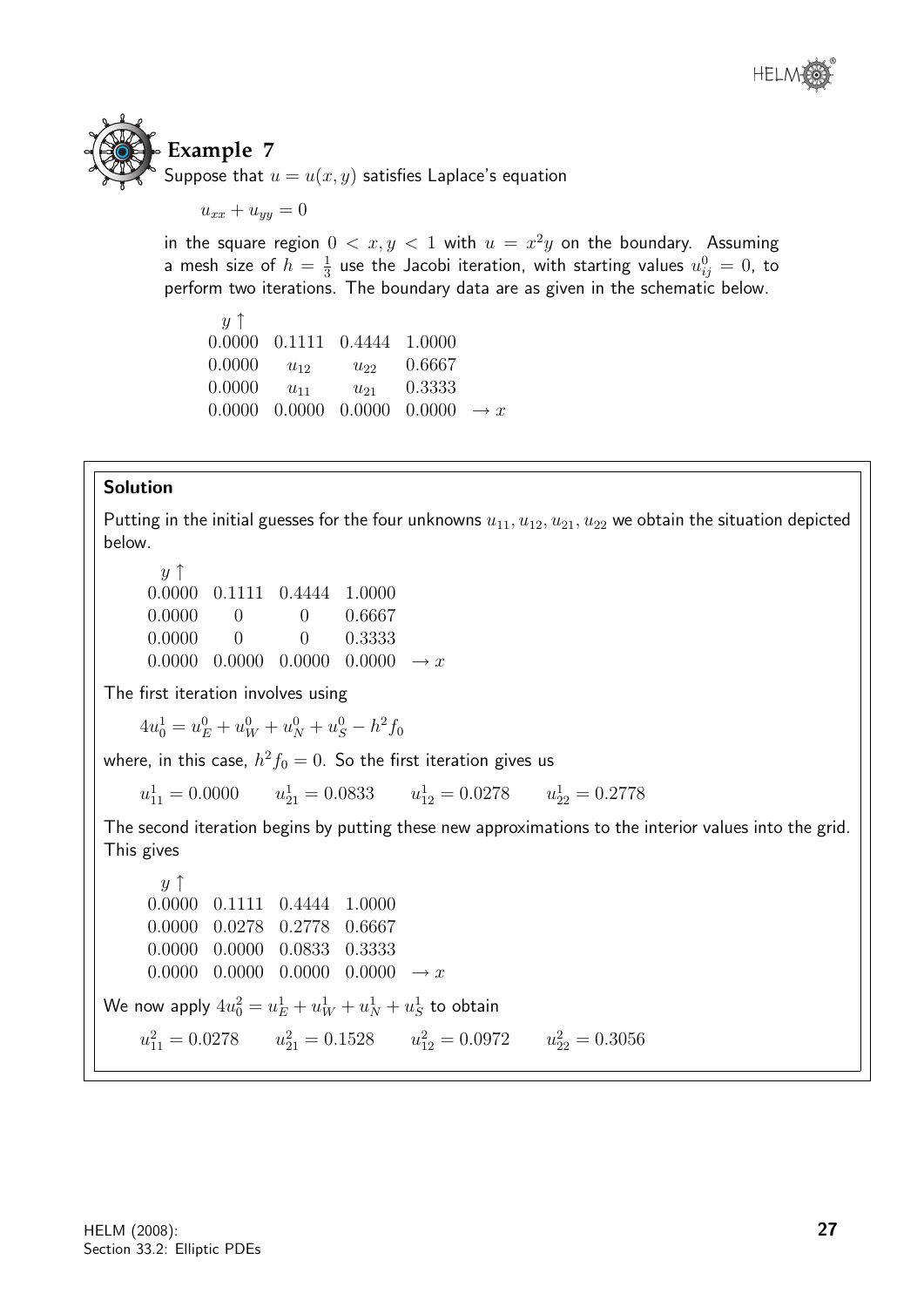In practice, using a computer to carry out the arithmetic, we would continue iterating until the results settle down to a converged value. Using a computer spreadsheet, for example, we can see that a total of 15 iterations is enough to achieve results converged to four decimal places. We noted earlier that, to four decimal places,  $u_{11} = 0.0833$ ,  $u_{21} = 0.1944$ ,  $u_{12} = 0.1389$  and  $u_{22} = 0.3611$ .

The following Task uses the same data as the preceding Task (pages 23-24), except that we have rounded the boundary data to four decimal places instead of using the exact fractions.



Suppose that  $u = u(x, y)$  satisfies Poisson's equation

 $u_{xx} + u_{yy} = -2$ 

in the square region  $0 < x, y < 1$  with  $u = xy$  on the boundary. Assuming a mesh size of  $h=\frac{1}{3}$  $\frac{1}{3}$  use the Jacobi iteration, with starting values  $u_{ij}^0=0$ , to perform two iterations. The boundary data are as given in the schematic below.

| $\boldsymbol{u}$ T |          |                                                                     |        |  |
|--------------------|----------|---------------------------------------------------------------------|--------|--|
|                    |          | 0.0000 0.3333 0.6667 1.0000                                         |        |  |
| 0.0000             | $u_{12}$ | $u_{22}$                                                            | 0.6667 |  |
| 0.0000             | $u_{11}$ | $u_{21}$                                                            | 0.3333 |  |
|                    |          | $0.0000 \quad 0.0000 \quad 0.0000 \quad 0.0000 \quad \rightarrow x$ |        |  |

#### Your solution

First iteration:

#### Answer

Putting in the initial guesses for the four unknowns we obtain the situation depicted below.

 $y \uparrow$ 0.0000 0.3333 0.6667 1.0000 0.0000 0 0 0.6667 0.0000 0 0 0.3333  $0.0000 \quad 0.0000 \quad 0.0000 \quad 0.0000 \rightarrow x$ 

The first iteration involves using

 $4u_0^1 = u_E^0 + u_W^0 + u_N^0 + u_S^0 - h^2 f_0$ 

where in this case  $h^2f_0=-0.2222.$  So the first iteration gives us

 $u_{11}^1 = 0.0556$   $u_{21}^1 = 0.1389$   $u_{12}^1 = 0.1389$   $u_{22}^1 = 0.3889$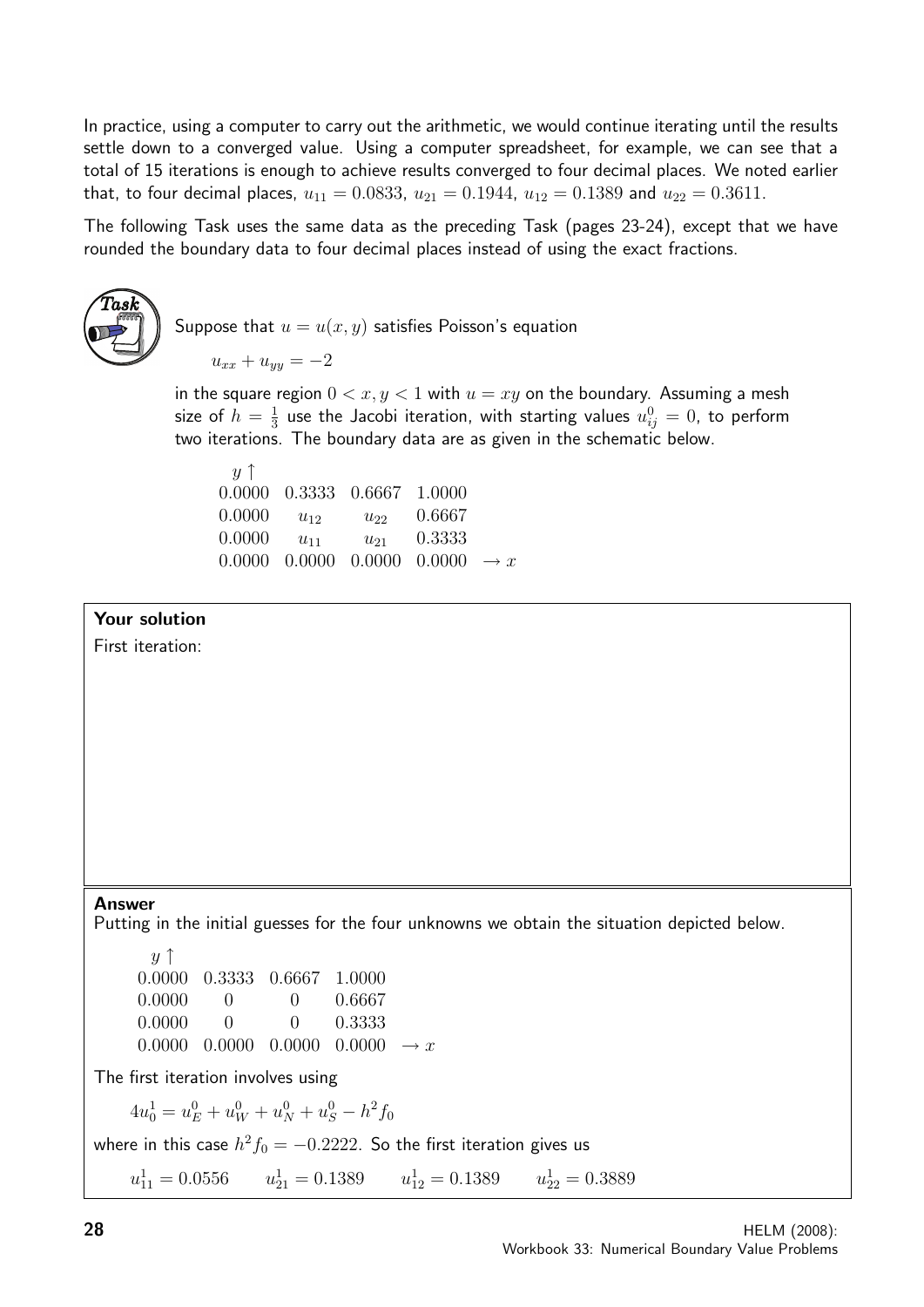



In the case above 17 iterations are required to achieve results that have converged to 4 decimal places. We find that  $u_{11} = 0.2222$ ,  $u_{12} = 0.3333$ ,  $u_{21} = 0.3333$  and  $u_{22} = 0.5556$ .

## **Gauss-Seidel iteration**

In the implementation of the Jacobi method we used old values for the southerly and westerly points when new values had already been calculated.

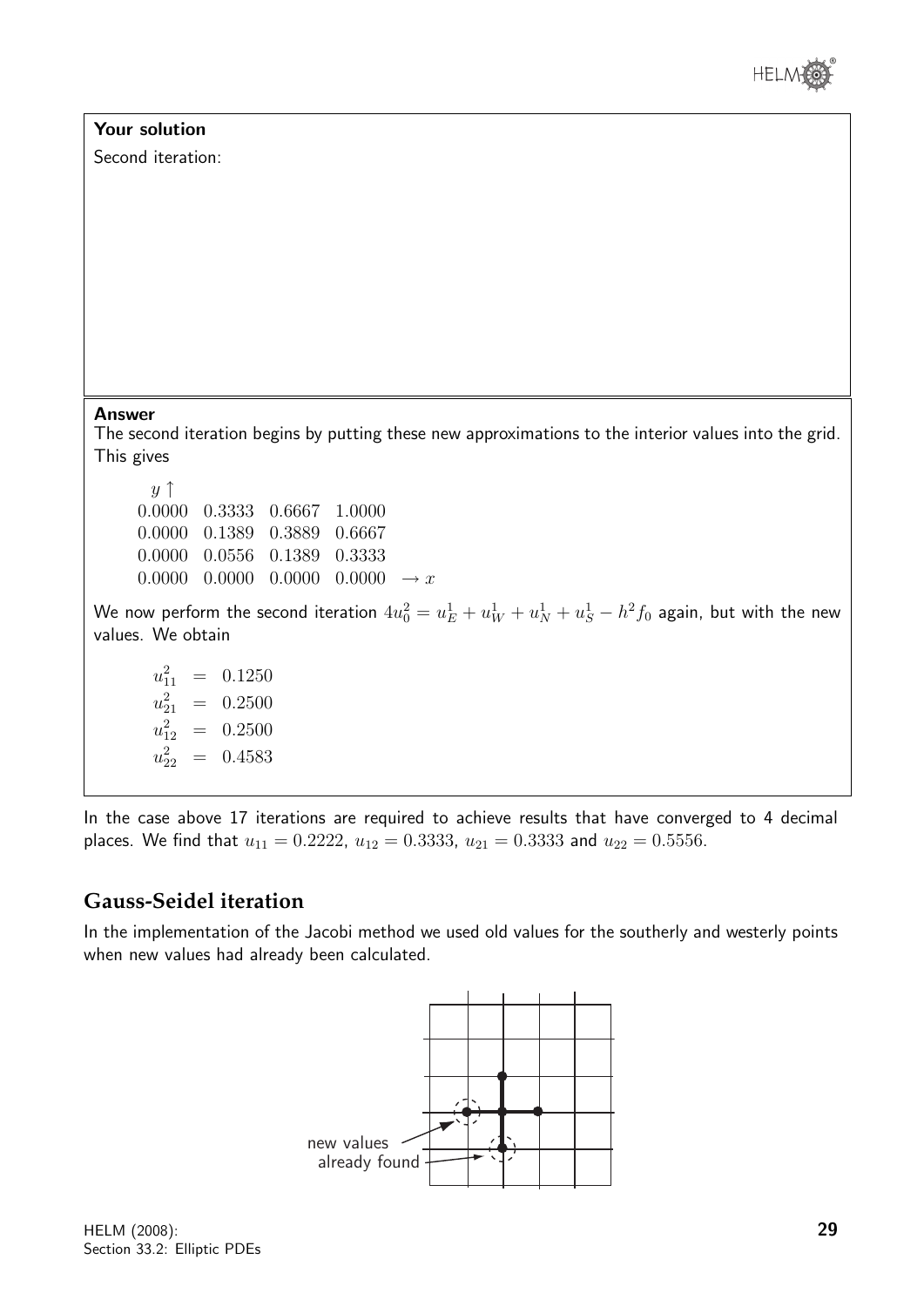The Gauss-Seidel method uses the new values as soon as they are available. Stating this formally we have

$$
u_0^{n+1} = \frac{1}{4} \left( u_E^n + u_W^{n+1} + u_S^{n+1} + u_N^n - h^2 f_0 \right)
$$

Example 8 below uses the same data as Examples 6 and 7.



Suppose that  $u = u(x, y)$  satisfies Laplace's equation

 $u_{xx} + u_{yy} = 0$ 

in the square region  $0 < x, y < 1$  with  $u = x^2y$  on the boundary. Assuming a mesh size of  $h = \frac{1}{3}$  $\frac{1}{3}$ , use the Gauss-Seidel iteration, with starting values  $u_{ij}^0=0$ , to perform two iterations. The boundary data are as given in the schematic below.

 $y \uparrow$ 0.0000 0.1111 0.4444 1.0000 0.0000  $u_{12}$   $u_{22}$  0.6667 0.0000  $u_{11}$   $u_{21}$  0.3333 0.0000 0.0000 0.0000  $\rightarrow x$ 

#### Solution

Putting in the initial guesses for the four unknowns we obtain the situation depicted below.

 $y \uparrow$ 0.0000 0.1111 0.4444 1.0000 0.0000 0 0.6667 0.0000 0 0 0.3333 0.0000 0.0000 0.0000  $\rightarrow x$ 

The first iteration involves using

 $4u_0^1 = u_E^0 + u_W^1 + u_N^0 + u_S^1 - h^2 f_0$ 

where in this case  $h^2f_0=0.$  So the first iteration gives us

 $u_{11}^1$  = 0.0000  $u_{21}^1$  = 0.0833  $u_{12}^1$  = 0.0278 u 1  $= 0.3056$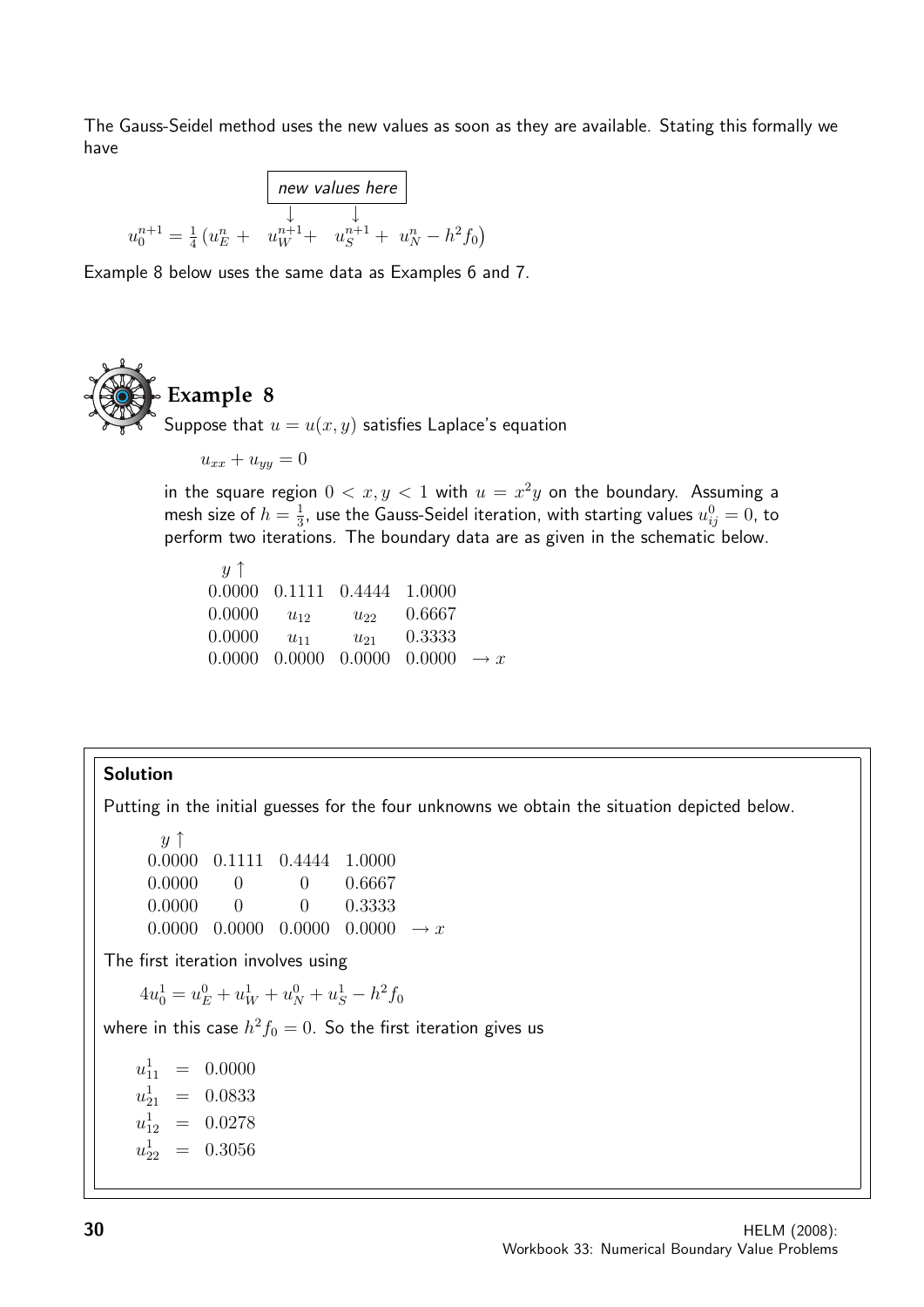

### Solution (contd.)

The second iteration begins by putting these new approximations to the interior values into the grid. This gives

 $y \uparrow$ 0.0000 0.1111 0.4444 1.0000 0.0000 0.0278 0.3056 0.6667 0.0000 0.0000 0.0833 0.3333  $0.0000 \quad 0.0000 \quad 0.0000 \quad 0.0000 \rightarrow x$ We now apply  $4u_0^2=u_E^1+u_W^2+u_N^1+u_S^2-h^2f_0$  to obtain  $u_{11}^2 = 0.0278$   $u_{21}^2 = 0.1667$   $u_{12}^2 = 0.1111$   $u_{22}^2 = 0.3472$ (And, using a computer spreadsheet, for example, we can see that a total of 7 iterations is enough to achieve results converged to four decimal places. This compares well with the 15 iterations required by Jacobi in Example 7.)



Suppose that  $u = u(x, y)$  satisfies Poisson's equation

$$
u_{xx} + u_{yy} = -2
$$

in the square region  $0 < x, y < 1$  with  $u = xy$  on the boundary. Assuming a mesh size of  $h = \frac{1}{3}$  $\frac{1}{3}$  use the Gauss-Seidel iteration, with starting values  $u_{ij}^0=0$ , to perform two iterations. The boundary data are as given in the schematic below.

| $\boldsymbol{u}$ T |          |                                                                     |        |  |
|--------------------|----------|---------------------------------------------------------------------|--------|--|
|                    |          | 0.0000 0.3333 0.6667 1.0000                                         |        |  |
| 0.0000             | $u_{12}$ | $u_{22}$                                                            | 0.6667 |  |
| 0.0000             | $u_{11}$ | $u_{21}$                                                            | 0.3333 |  |
|                    |          | $0.0000 \quad 0.0000 \quad 0.0000 \quad 0.0000 \quad \rightarrow x$ |        |  |

#### Your solution

First iteration: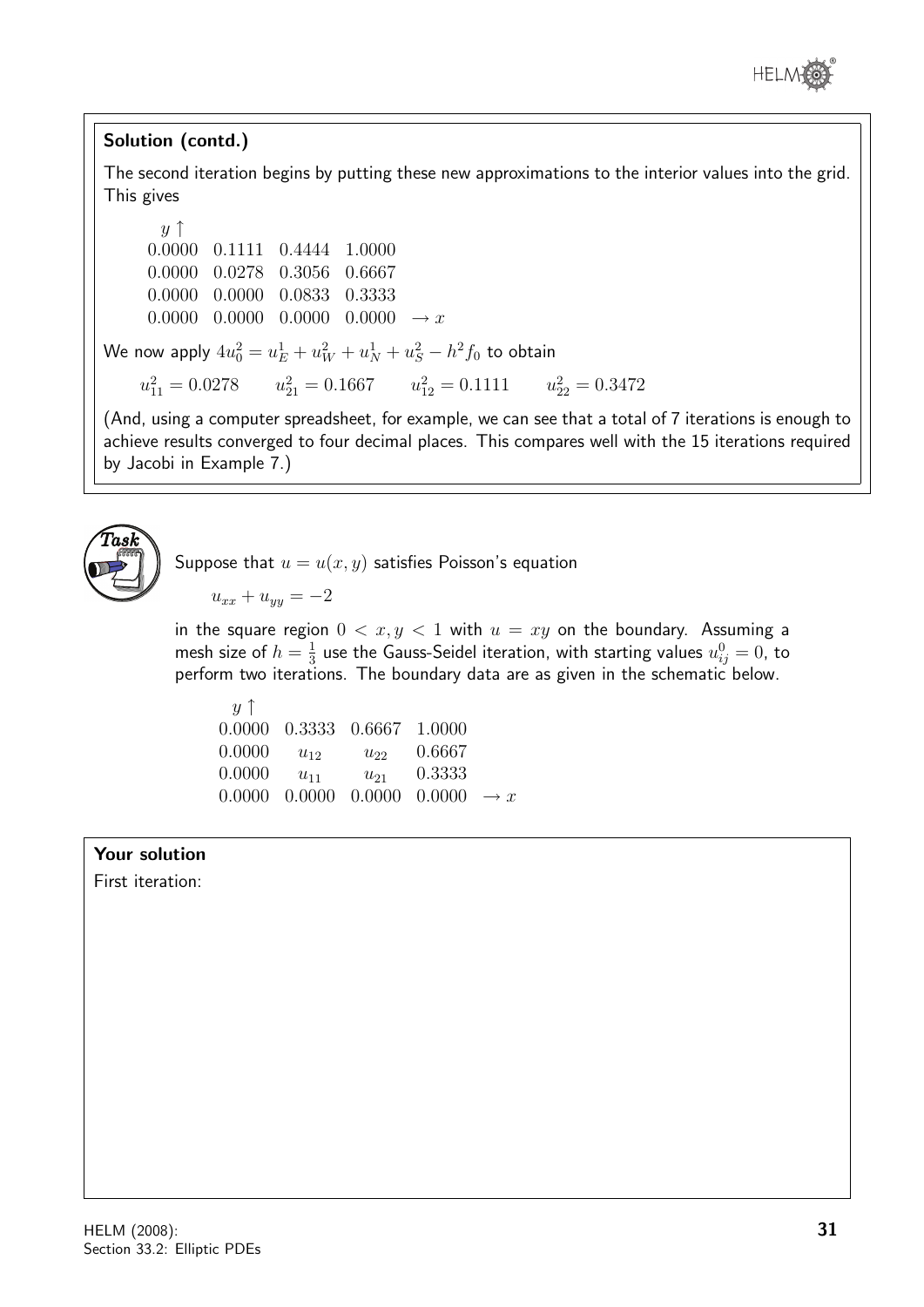Answer Putting in the initial guesses for the four unknowns we obtain the situation depicted below.  $y \uparrow$ 0.0000 0.3333 0.6667 1.0000 0.0000 0 0 0.6667 0.0000 0 0 0.3333 0.0000 0.0000 0.0000  $\rightarrow x$ The first iteration involves using  $4u_0^1 = u_E^0 + u_W^1 + u_N^0 + u_S^1 - h^2 f_0$ where in this case  $h^2f_0=-0.2222.$  We need to take care so as to use new values as soon as they are available So the first iteration gives us  $u_{11}^1$  = 0.0556  $u_{21}^1$  =  $0.1528$  using the new  $u_{11}$  approximation  $u_{12}^1 \;\; = \;\; 0.1528 \qquad$  using the new  $u_{11}$  approximation  $u_{22}^1 \;\; = \;\; 0.4653 \qquad$  using the new  $u_{12}$  and  $u_{21}$  approximations

(to 4 decimal places).

#### Your solution

Second iteration: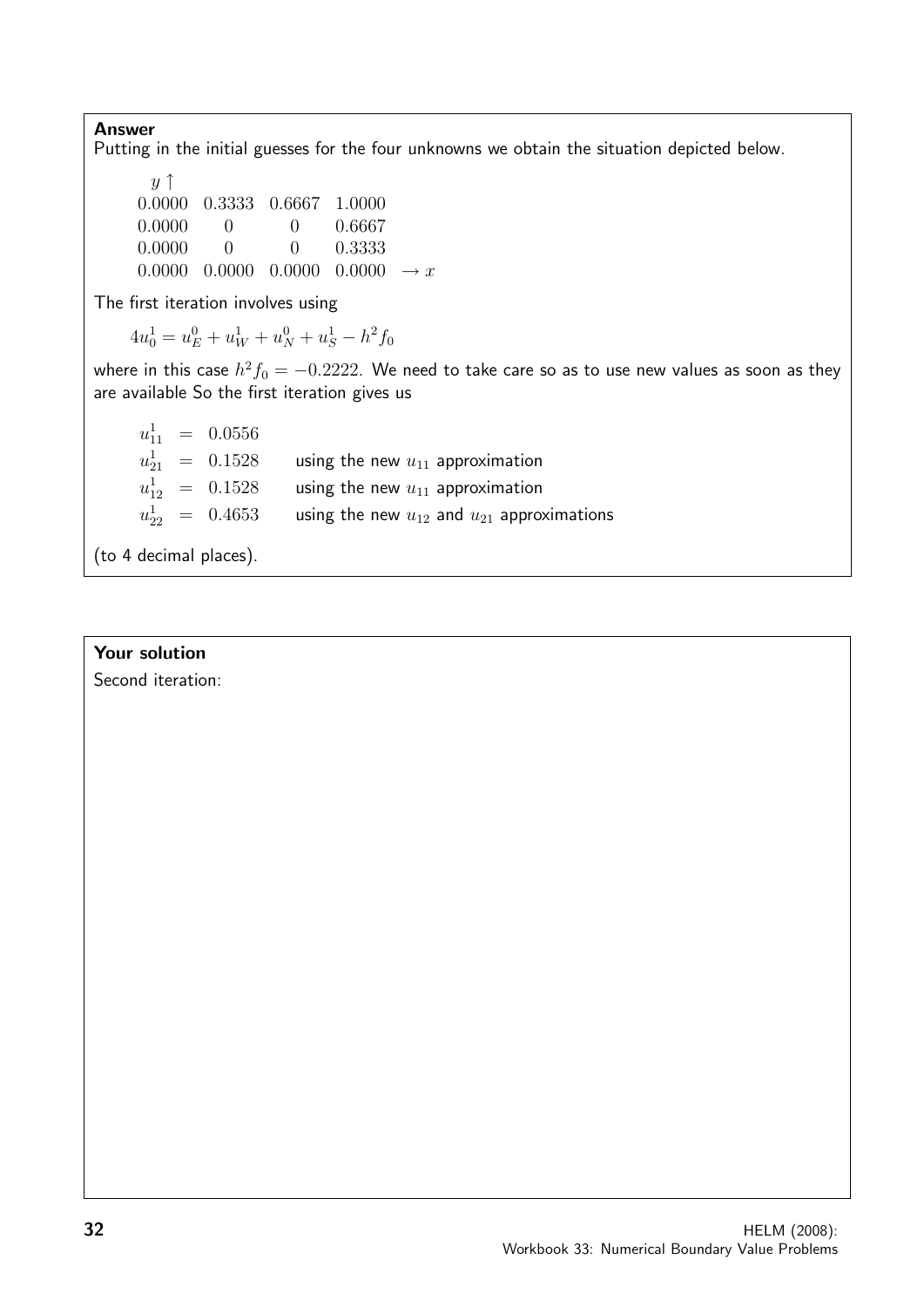

Answer The second iteration begins by putting these new approximations to the interior values into the grid. This gives  $y \uparrow$ 0.0000 0.3333 0.6667 1.0000 0.0000 0.1528 0.4653 0.6667 0.0000 0.0556 0.1528 0.3333  $0.0000 \quad 0.0000 \quad 0.0000 \quad 0.0000 \rightarrow x$ We now apply  $4u_0^2=u_E^1+u_W^2+u_N^1+u_S^2-h^2f_0$  again, but with the new values. We obtain  $u_1^2$  $\frac{2}{11}$  = 0.1319  $u_{21}^2$  = 0.2882 using the new  $u_{11}$  approximation  $u_{12}^2$  = 0.2882 using the new  $u_{11}$  approximation  $u_{22}^2~=~0.5330~$  using the new  $u_{12}$  and  $u_{21}$  approximations and we can write this information in the form  $y \uparrow$ 0.0000 0.3333 0.6667 1.0000 0.0000 0.2882 0.5330 0.6667 0.0000 0.1319 0.2882 0.3333  $0.0000 \quad 0.0000 \quad 0.0000 \quad 0.0000 \rightarrow x$ Again, a computer can be used to continue iterating until convergence. This method applied to this

Task needs 8 iterations to achieve 4 decimal place convergence, a fact which compares very well with the 17 required by the Jacobi method.

## **Convergence**

We now summarise some important points

- 1. For the problems discussed in these pages, the Jacobi and Gauss-Seidel methods will always  $\mathop{\mathsf{converge}}$  for any initial guesses  $u_{ij}^0.$  (Of course, very poor initial guesses will result in more iterations being required.)
- 2. For a given problem and given starting guesses  $u_{ij}^0$ , the Gauss-Seidel method will, in general, converge in fewer iterations than Jacobi. (That is, using the new, improved values as soon as they are available speeds up the process.)
- 3. One possible advantage with the Jacobi approach is that it can be parallelised, that is, it is in theory possible to do all the calculations for a given iteration simultaneously. In other words, everything we will need to know to carry out an iteration is known before the iteration begins. This is not the case with Gauss-Seidel in which during an iteration, most calculations use a result from within the current iteration. This advantage with Jacobi only manifests itself when using computers with a parallelisation option and for large problems.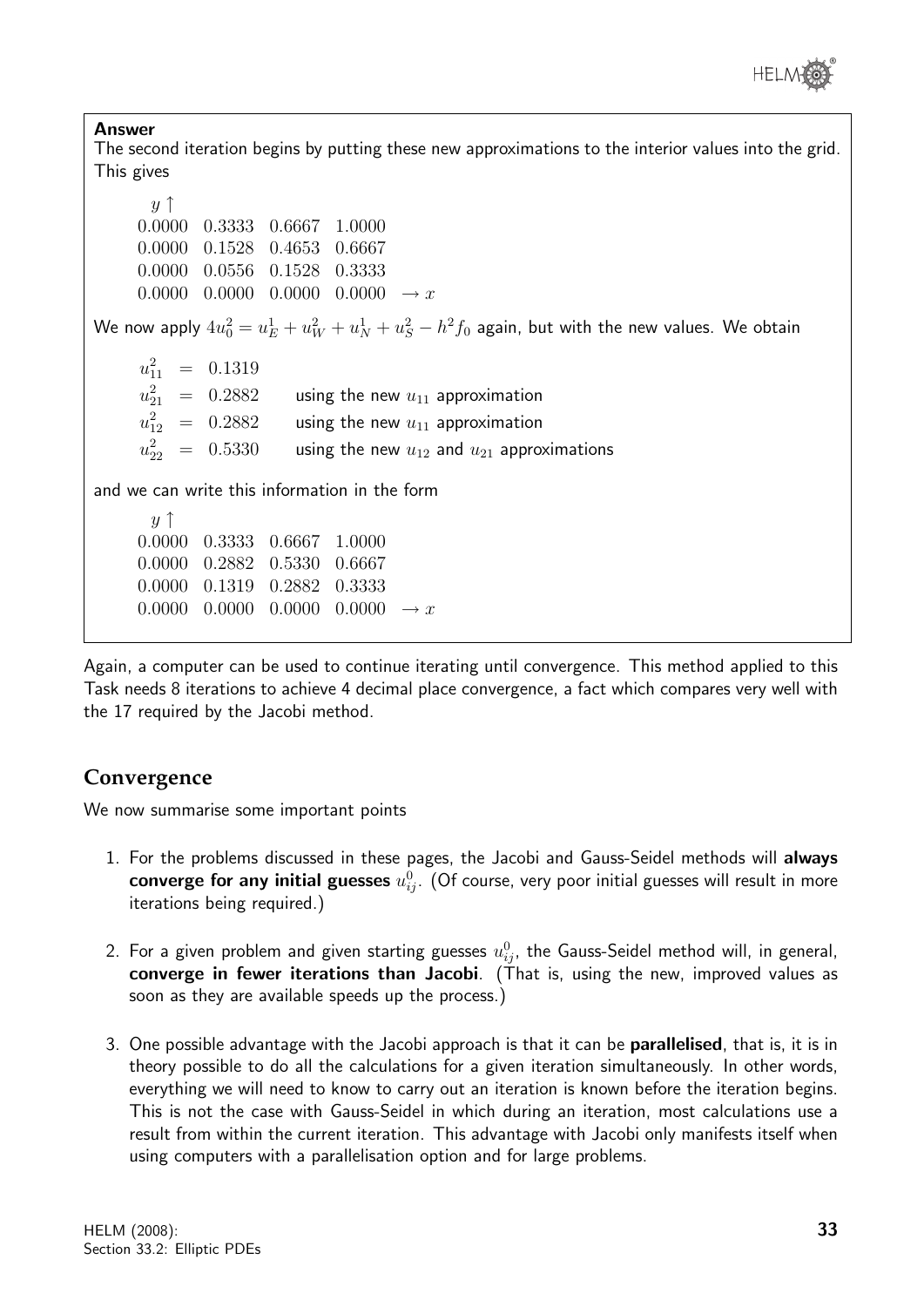#### **Exercises**

1. Suppose that  $u = u(x, y)$  satisfies Laplace's equation

 $u_{xx} + u_{yy} = 0$ 

in the square region  $0 < x, y < 1$ . Assuming a mesh size of  $h = \frac{1}{3}$  $\frac{1}{3}$  use the Jacobi iteration, with starting values  $u_{ij}^0=0$ , to perform two iterations. The boundary data are as given in the schematic below:

 $y \uparrow$ 0.0000 0.2500 0.7500 1.0000  $0.4000 \quad u_{12} \quad u_{22} \quad 0.8000$ 0.8000  $u_{11}$   $u_{21}$  0.4000 0.0000 0.7500 0.2500 0.0000  $\rightarrow x$ 

2. Suppose that  $u = u(x, y)$  satisfies Laplace's equation

$$
u_{xx} + u_{yy} = 0
$$

in the square region  $0 < x, y < 1$ . Assuming a mesh size of  $h = \frac{1}{3}$  $\frac{1}{3}$  use the Gauss-Seidel iteration, with starting values  $u_{ij}^0=0$ , to perform two iterations. The boundary data are as given in the schematic below.

 $y \uparrow$ 0.0000 0.2500 0.7500 1.0000 0.4000  $u_{12}$   $u_{22}$  0.8000 0.8000  $u_{11}$   $u_{21}$  0.4000 0.0000 0.7500 0.2500 0.0000  $\rightarrow x$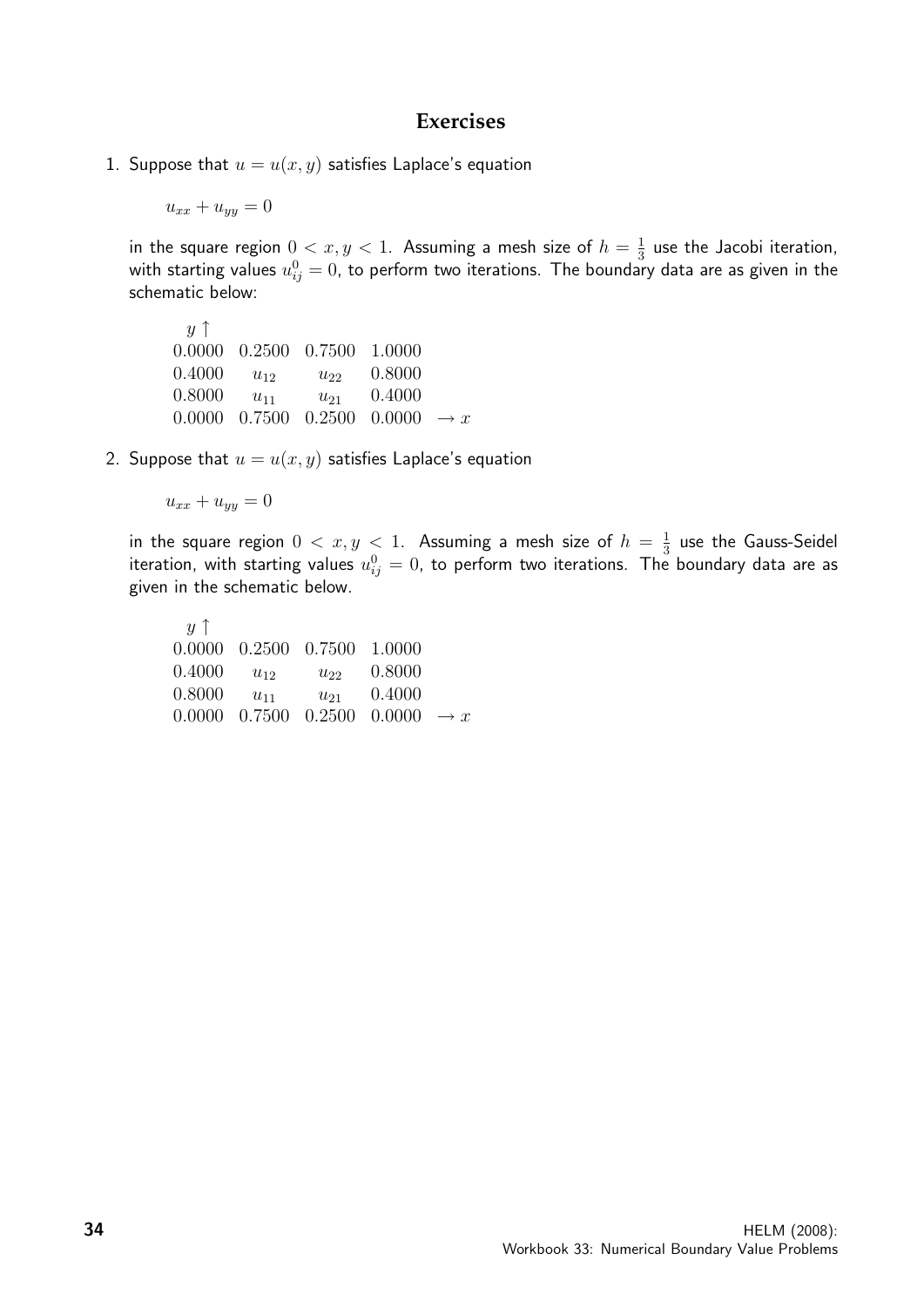

#### Answers

1. Putting in the initial guesses for the four unknowns we obtain the situation depicted below.

 $y \uparrow$ 0.0000 0.2500 0.7500 1.0000 0.4000 0 0 0.8000 0.8000 0 0 0.4000 0.0000 0.7500 0.2500 0.0000  $\rightarrow x$ 

The first iteration involves using

$$
4u_0^1 = u_E^0 + u_W^0 + u_N^0 + u_S^0 - h^2 f_0
$$

where in this case  $h^2f_0=0.0000$ . So the first iteration gives us

 $u_{11}^1$  = 0.3875  $u_{21}^1$  = 0.1625  $u_{12}^1$  = 0.1625  $u_{22}^1$  = 0.3875

The second iteration begins by putting these new approximations to the interior values into the grid. This gives

```
y \uparrow0.0000 0.2500 0.7500 1.0000
     0.4000 0.1625 0.3875 0.8000
     0.8000 0.3875 0.1625 0.4000
     0.0000 0.7500 0.2500 0.0000 \rightarrow xWe now apply 4u_0^2=u_E^1+u_W^1+u_N^1+u_S^1-h^2f_0 to obtain
       u_{11}^2 = 0.4688
       u_{21}^2 = 0.3563
       u_{12}^2 = 0.3563
       u_{22}^2 = 0.4688
```